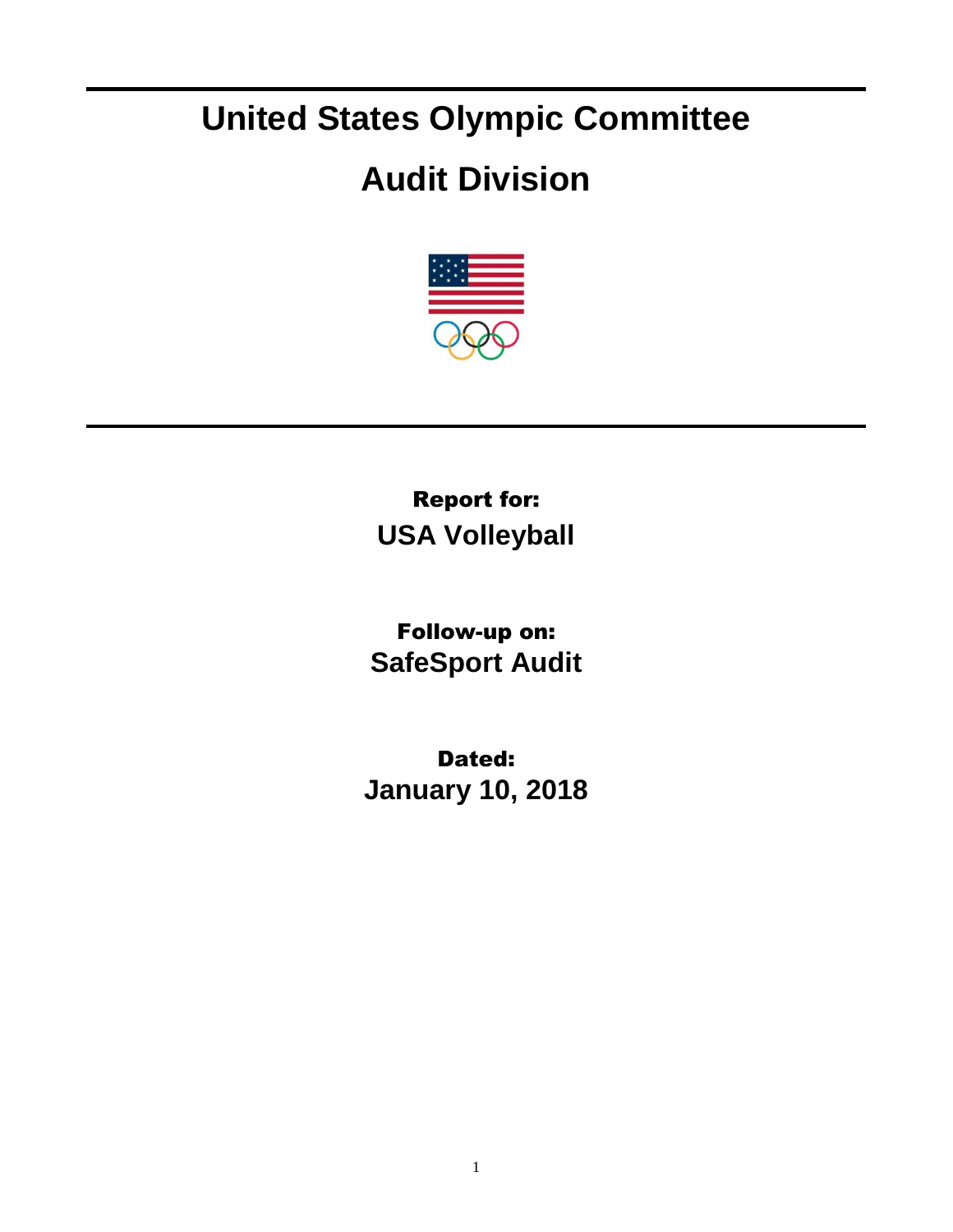UNITED STATES OLYMPIC COMMITTEE 1 Olympic Plaza Colorado Springs, CO 80909



January 10, 2018

Jamie Davis Chief Executive Officer USA Volleyball

Dear Jamie,

During the second and third quarter of 2017, Baker Tilly Virchow Krause (Baker Tilly) performed a SafeSport audit of USA Volleyball (USAV). The purpose of this follow-up review is to report on the status of recommendation from the SafeSport audit of USAV dated October 2017. Our methodology was limited to communication with USAV and a review of various policies provided by the organization. The Audit Division did not perform additional audit work to verify action was taken. However, SafeSport will continue to be tested during the routine audit process.

The review found that the recommendation was implemented and is considered closed. Overall, USAV was prompt to implement the recommendation made in the SafeSport audit.

We thank you and your staff for assisting in this follow-up review.

Sincerely,

Julit Julle

Bridget Toelle, CPA, CIA Ellen Senf Senior Director, Audit Staff Auditor

Ellen A Sent

cc: Scott Blackmun Lori Okimura Rick Adams Bernie MacLean Gary Johansen Chris McCleary